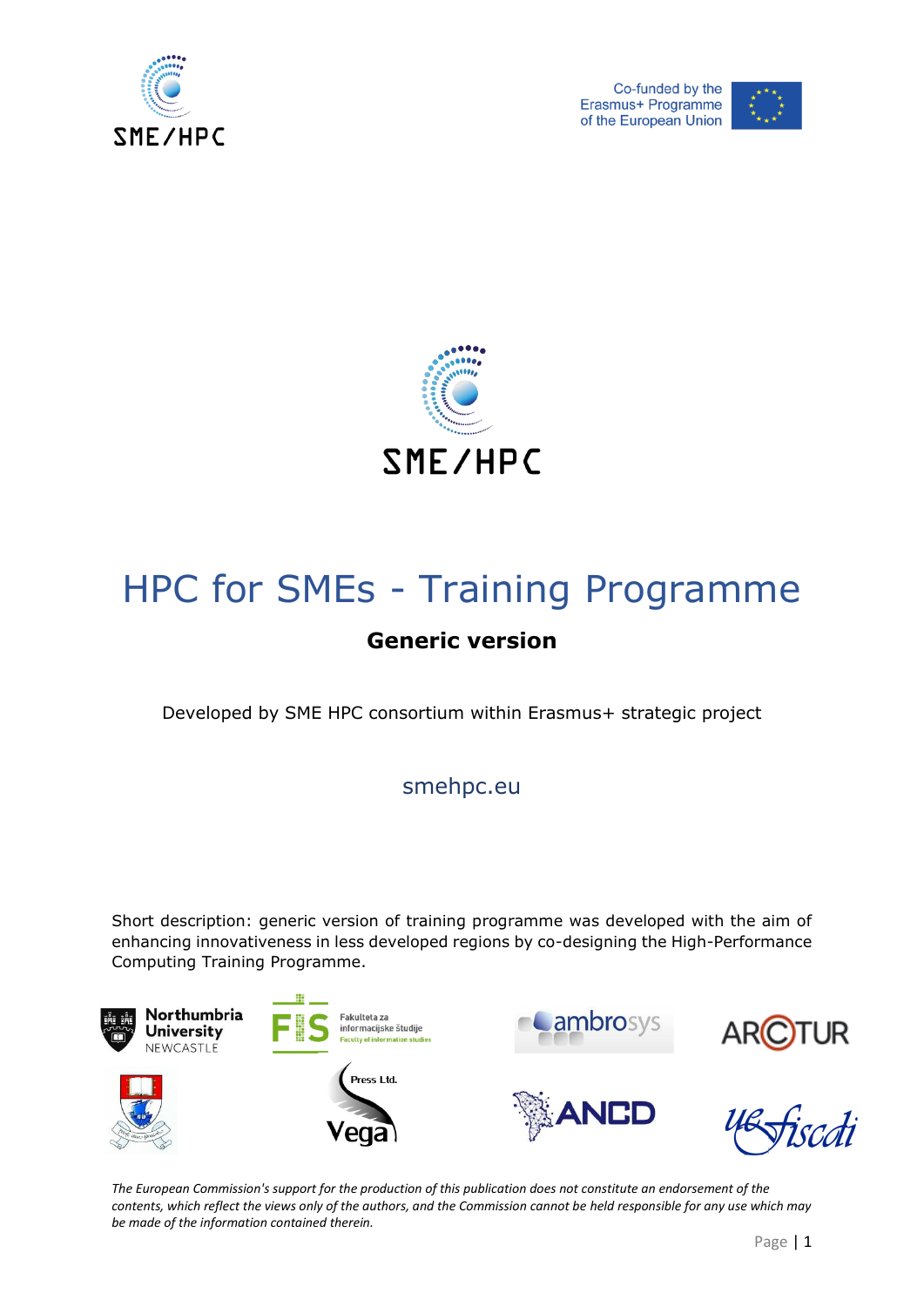

# **Enabling SMEs to gain competitive advantage from the use of HPC (SME/HPC)**

### HPC for SMEs – Training Programme

**Programme description**: The aim of the HPC for SME Programme is to inform SMEs on the possibilities of using HPC technologies, their benefits & expected business impacts and to inform them about its technical aspects such as HPC infrastructure and programming.

The region-specific training outline will address also existing gaps in relation to HPC expertise and utilisation in pilot regions of Slovenia, Romania and Ireland.

**Audience** – SME managing staff: Mangers and technical managers

#### **Objectives**

**o** To show and train SME staff about HPC advantages and usability

**Learning outcomes -** at the end of this programme the participant will:

- **o** understand the purpose and use of HPC (introduction to need of HPC, good practice of HPC…)
- **o** be able to understand HPC usage opportunities for SMEs
- **o** be able to identify SMEs' opportunities for HPC usage
- **o** be able to create service agreement between SMEs and HPC providers, and to adapt it to specific end-user needs if necessary
- **o** get hands on experience by remote work on HPC infrastructures, get examples of problem solving...advanced exercises will provide more complex solutions to practical problems of HPC usage (parallel programming, OpenMP, MPI, use of some programming frames...)

#### **List of topics**

- **o** Understanding High Performance Computing (HPC)
- **o** Understanding HPC usage and identify opportunities for SMEs working with HPC
- **o** SME/HPC provider relationship management.
- **o** Exercises and solutions to practical problems by using HPC
- **o** Advanced exercises and solutions to practical problems by using HPC

#### **Prerequisites**: none

#### **Programme Duration** – 2x7-hour blocks

**Programme leader:** self-study with optional mentoring & supervision of experts from the national HPC centre

#### **Delivery method**: online, face-2-face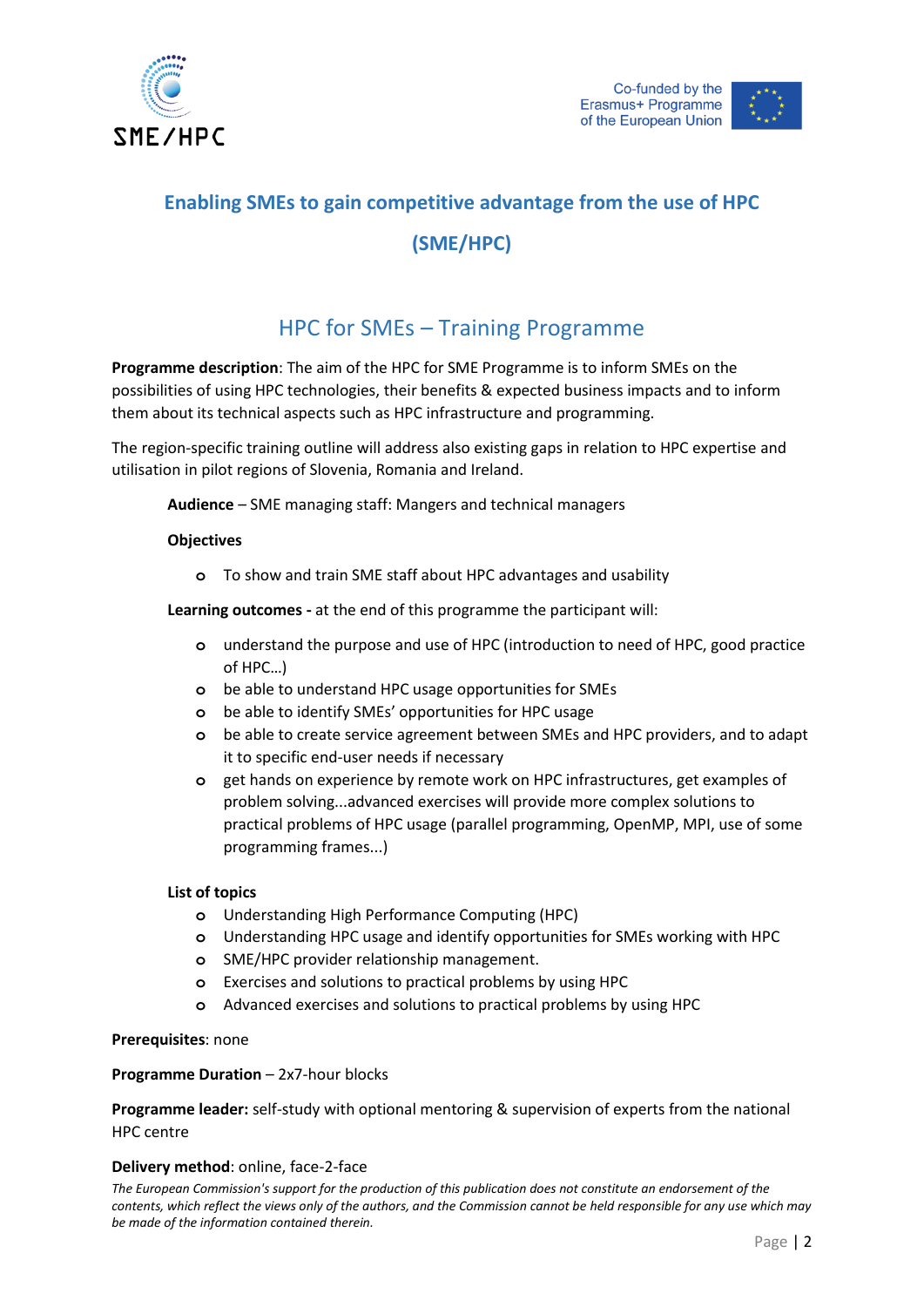





| $\mathbf{1}$ | <b>Understanding High Performance</b>                                                                                                                                                                                                                                                                                                                             | <b>Duration: 3 hour block</b>                                                  |
|--------------|-------------------------------------------------------------------------------------------------------------------------------------------------------------------------------------------------------------------------------------------------------------------------------------------------------------------------------------------------------------------|--------------------------------------------------------------------------------|
|              | <b>Computing (HPC)</b>                                                                                                                                                                                                                                                                                                                                            | Learning Method: Lecture, group exercises                                      |
|              | <b>Description</b> – this topic focuses on the understanding of HPC & HPC process by examining<br>the evolution of HPC, the motivation on why to use HPC, and the HPC Infrastructure with<br>available software tools as well as covering basic understanding/usage of the system<br>(logging in, transmitting files, submitting jobs, loading programmes, etc.). |                                                                                |
|              | Objective                                                                                                                                                                                                                                                                                                                                                         |                                                                                |
|              |                                                                                                                                                                                                                                                                                                                                                                   | To train SME staff to understand what HPC is (who operates it, what, why, how) |
|              | <b>Learning outcomes – at the end of this topic participants will:</b>                                                                                                                                                                                                                                                                                            |                                                                                |
|              | understand the use and benefits of HPC for SMEs<br>Interface                                                                                                                                                                                                                                                                                                      | understand how to use HPC and will be familiar with the Linux Command Line     |
|              | be competent to promote available HPC systems and services                                                                                                                                                                                                                                                                                                        |                                                                                |
|              | be able to identify and access additional relevant HPC re/sources                                                                                                                                                                                                                                                                                                 |                                                                                |
|              | Resources: PC with projector, theatre room, personal laptops/computer lab, access to<br><b>HPC</b>                                                                                                                                                                                                                                                                |                                                                                |
|              | <b>Course material</b> (essential reading, video clips,)                                                                                                                                                                                                                                                                                                          |                                                                                |

**Outcome:** HPC Training for enterprises

|                | <b>Understanding High Performance Computing (HPC)</b> |  |
|----------------|-------------------------------------------------------|--|
| <b>Topic 1</b> | Introduction to High Performance Computing (HPC)      |  |
|                | What is High Performance Computing?                   |  |
|                | How is HPC different from regular desktop computing?  |  |
|                | Why is HPC important?                                 |  |
|                | History of High-Performance Computing                 |  |
|                | Some Application Areas for HPC                        |  |
|                | European Exascale Projects                            |  |
|                | <b>Basic Linux commands</b>                           |  |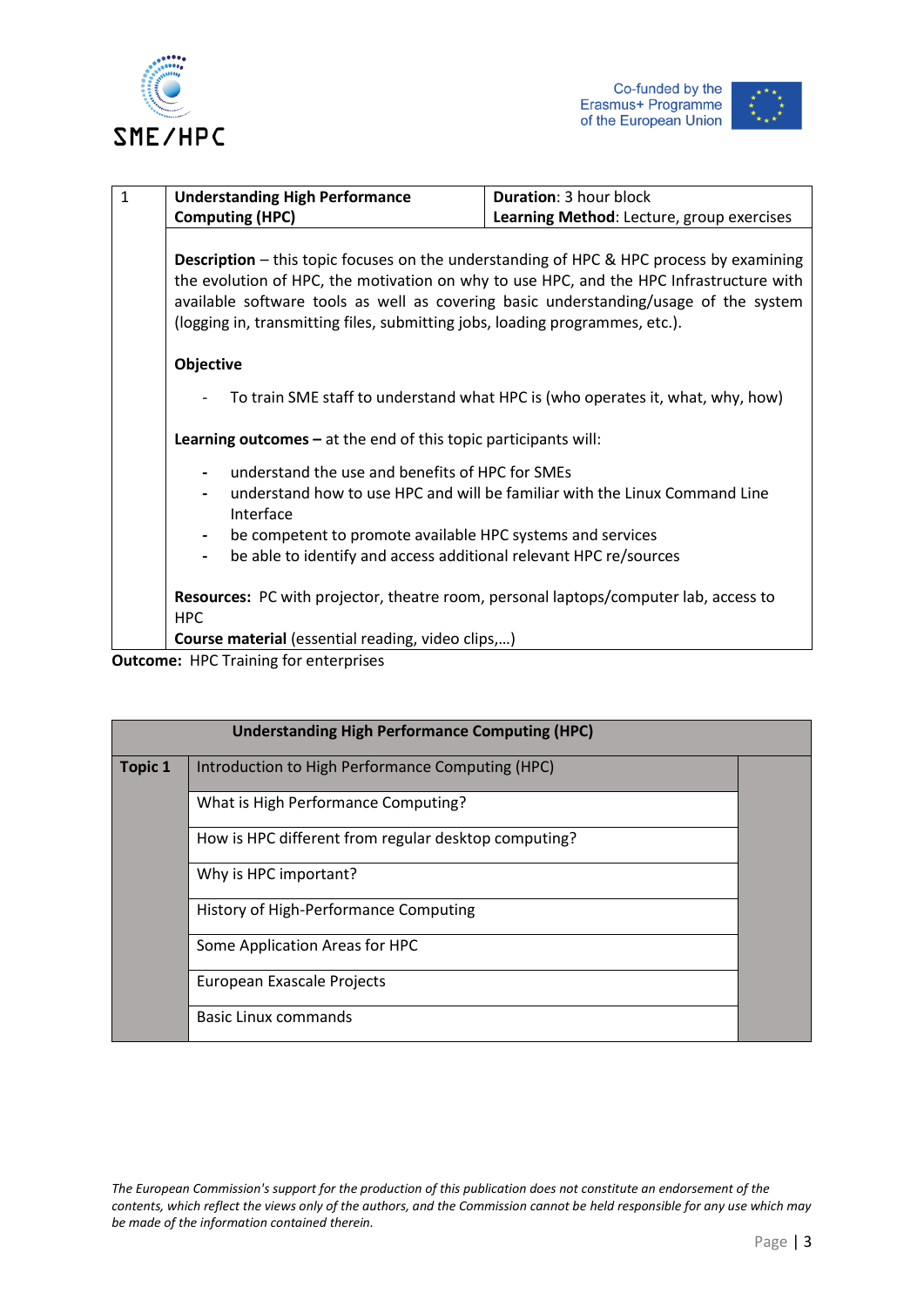





| $\overline{2}$ | Understand HPC usage and identify                                                                                                                                                                                                                                                                                                    | Duration: 2x 1-hour block                                                  |  |
|----------------|--------------------------------------------------------------------------------------------------------------------------------------------------------------------------------------------------------------------------------------------------------------------------------------------------------------------------------------|----------------------------------------------------------------------------|--|
|                |                                                                                                                                                                                                                                                                                                                                      |                                                                            |  |
|                | opportunities for SMEs working with HPC                                                                                                                                                                                                                                                                                              | Learning Method: Lecture, group exercises                                  |  |
|                |                                                                                                                                                                                                                                                                                                                                      |                                                                            |  |
|                | <b>Description</b> – with this topic all participants will learn about HPC usage opportunities. The<br>goal is for SMEs staff to learn how to identify HPC opportunities for SMEs and why HPC is<br>good for them. They will see some examples of SMEs success stories, for a better<br>understanding of good-practice of HPC usage. |                                                                            |  |
|                | Objective                                                                                                                                                                                                                                                                                                                            |                                                                            |  |
|                |                                                                                                                                                                                                                                                                                                                                      | To provide SME staff knowledge to identify HPC opportunities and usability |  |
|                | <b>Learning outcomes</b> $-$ at the end of this topic participants will:                                                                                                                                                                                                                                                             |                                                                            |  |
|                | gain the understanding of HPC usability for SMEs                                                                                                                                                                                                                                                                                     |                                                                            |  |
|                |                                                                                                                                                                                                                                                                                                                                      |                                                                            |  |
|                | see some of the good practices of HPC usage                                                                                                                                                                                                                                                                                          |                                                                            |  |
|                | gain the knowledge to identify opportunities for SMEs                                                                                                                                                                                                                                                                                |                                                                            |  |
|                | <b>Resources:</b> PC with projector, theatre room, personal laptops/computer lab                                                                                                                                                                                                                                                     |                                                                            |  |
|                | <b>Course material</b> (essential reading, video clips,)                                                                                                                                                                                                                                                                             |                                                                            |  |

|                | Understand HPC usage and identify opportunities for SMEs working with HPC |  |
|----------------|---------------------------------------------------------------------------|--|
| <b>Topic 1</b> | Aspects and benefits of using HPC technology                              |  |
|                | Economic reasons                                                          |  |
|                | Innovative reasons                                                        |  |
|                | Marketing reasons                                                         |  |
|                | Competitive advantage reasons                                             |  |
| Topic 2        | Use cases                                                                 |  |
|                | <b>Biomedicine</b>                                                        |  |
|                | <b>Manufacturing and Materials</b>                                        |  |
|                | <b>Virtual Prototyping</b>                                                |  |
| Topic 3        | Success stories                                                           |  |
|                | Cloud-based optimisation of water turbines for power generation           |  |
|                | HPC Cloud-based simulation of flange tightening                           |  |
|                | Cloud-based HPC optimisation of manufacturing processes                   |  |
|                | Cloud-based optimisation of a multi-body wave energy device               |  |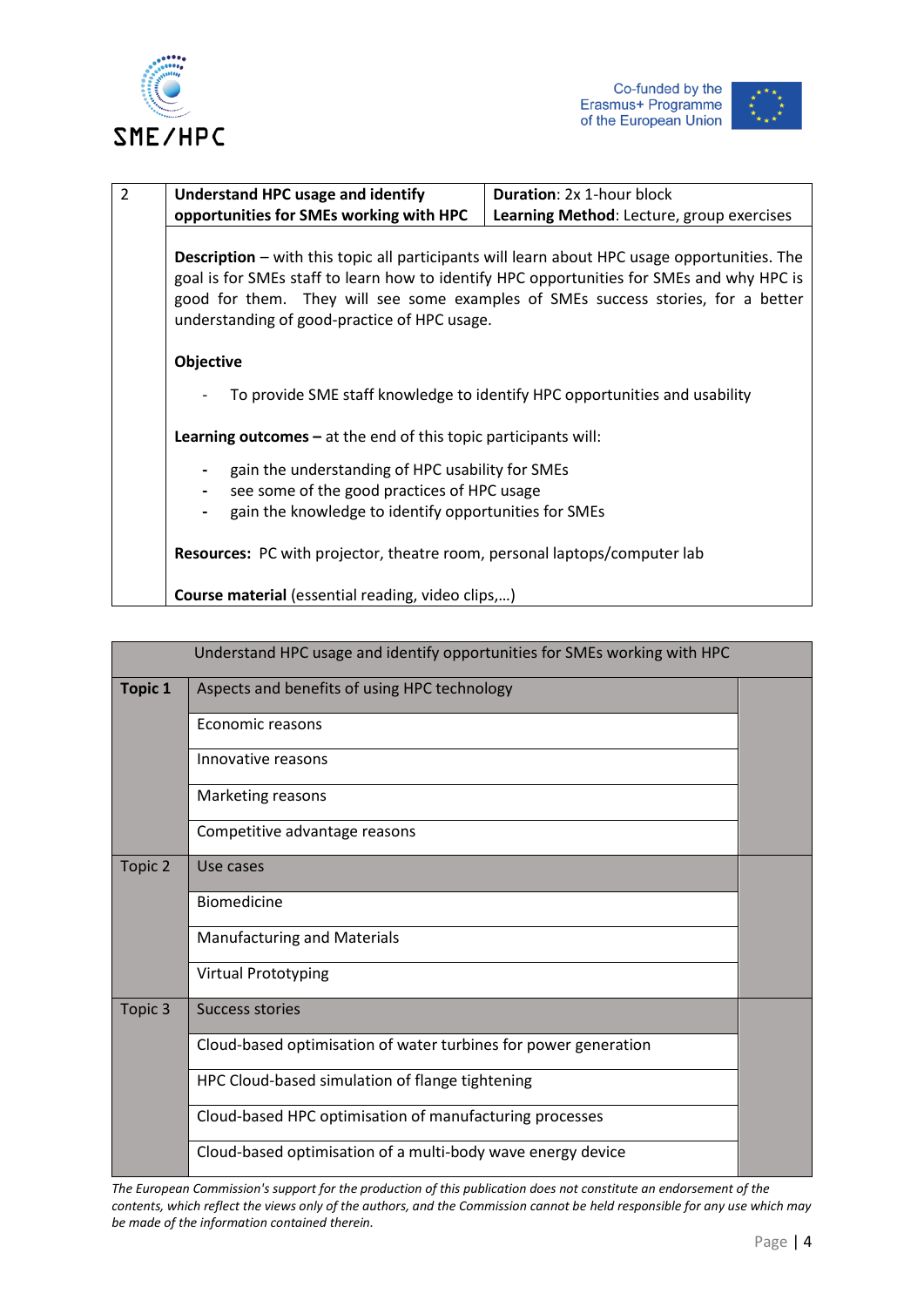



|         | Cloud-based multiphysics simulation for MEMS micro speaker design and |  |
|---------|-----------------------------------------------------------------------|--|
|         | development                                                           |  |
|         | Optimisation of steel structure manufacturing                         |  |
|         | Improving fire safety of buildings by simulation in the cloud         |  |
| Topic 4 | Roadmap for improving SME uptake of HPC                               |  |
|         | Introduction                                                          |  |
|         | Are SMEs ready to use HPC services?                                   |  |
|         | Are HPC Centres ready for SMEs?                                       |  |

| 3 | <b>SME/HPC provider relationship</b>                                                                                                                                                                                                                                                                                                 | <b>Duration: 2-hour block</b>                                              |
|---|--------------------------------------------------------------------------------------------------------------------------------------------------------------------------------------------------------------------------------------------------------------------------------------------------------------------------------------|----------------------------------------------------------------------------|
|   | management                                                                                                                                                                                                                                                                                                                           | Learning Method: Lecture, group exercises                                  |
|   |                                                                                                                                                                                                                                                                                                                                      |                                                                            |
|   | <b>Description</b> – this topic focuses on understanding the legal and operative engagement<br>process between SMEs and HPC providers, including service quality, legal documentation<br>(service level agreements, contracts, NDA, etc.) and additional value add services<br>(knowledge of further educational environment, etc.). |                                                                            |
|   | Objective<br>To train SME staff to understand the operational aspects of engaging with HPC<br>providers<br><b>Learning outcomes</b> $-$ at the end of this topic participants will:                                                                                                                                                  |                                                                            |
|   |                                                                                                                                                                                                                                                                                                                                      |                                                                            |
|   |                                                                                                                                                                                                                                                                                                                                      |                                                                            |
|   | be able to formalise engagement with HPC providers<br>$\blacksquare$                                                                                                                                                                                                                                                                 | understand the administrative process of SME engagement with HPC providers |
|   | Resources: PC with projector, theatre room, personal laptops/computer lab                                                                                                                                                                                                                                                            |                                                                            |
|   | <b>Course material</b> (essential reading, video clips,)                                                                                                                                                                                                                                                                             |                                                                            |

| SME/HPC provider relationship management |                                    |  |
|------------------------------------------|------------------------------------|--|
| <b>Topic 1</b>                           | <b>HPC Global Market Landscape</b> |  |
|                                          | Key drivers for HPC market growth  |  |
|                                          | <b>HPC Market Segments</b>         |  |
|                                          | Key Players in HPC Market          |  |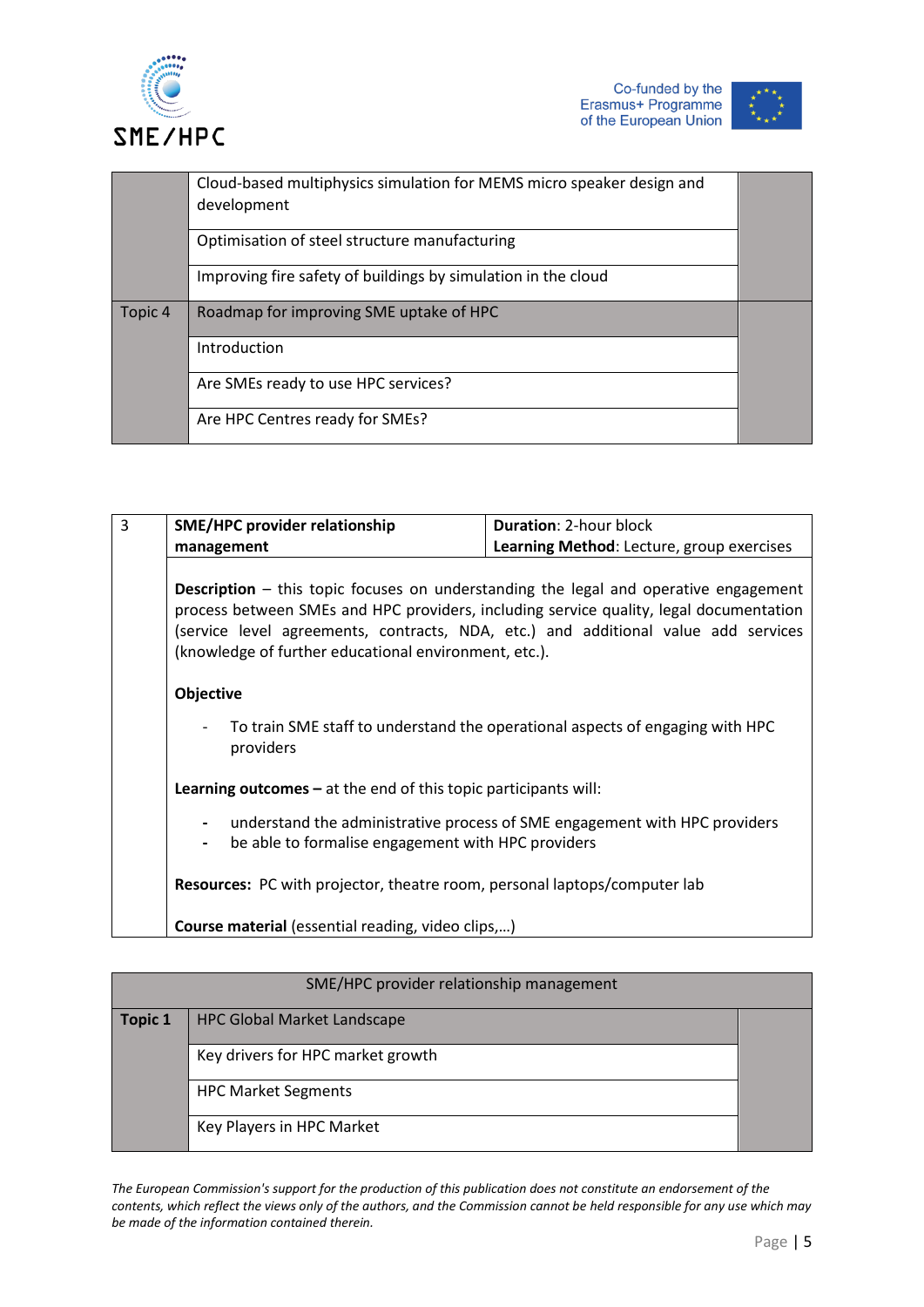



|         | How could HPC solutions benefit SMEs?                                           |  |
|---------|---------------------------------------------------------------------------------|--|
|         |                                                                                 |  |
| Topic 2 | Initiatives on HPC Adoption by SMEs: Regional and International<br>Perspectives |  |
|         | HPC Adoption Initiatives for SMEs: EU Countries                                 |  |
|         | Adoption Initiatives for SMEs: USA                                              |  |
| Topic 3 | Implementation of new types of SLAs                                             |  |
|         | SLA/SLIs templates                                                              |  |
|         | Reference SLA/SLIs for SMEs                                                     |  |

|                  | <b>Exercises and solutions to practical</b><br>problems by using HPC     | <b>Duration: 3-hour block</b><br>Learning Method: Lecture, group exercises                                                                                                                  |
|------------------|--------------------------------------------------------------------------|---------------------------------------------------------------------------------------------------------------------------------------------------------------------------------------------|
|                  |                                                                          |                                                                                                                                                                                             |
|                  | specific use cases, HPC and software                                     | <b>Description</b> – this topic all participants will be provided hands on experience by working<br>remotely on the HPCs infrastructures: examples on problem solving, tutorials for domain |
| <b>Objective</b> |                                                                          |                                                                                                                                                                                             |
|                  |                                                                          | To provide SME staff experience with real HPC problems and remote hands on                                                                                                                  |
|                  | work on HPC                                                              |                                                                                                                                                                                             |
|                  | <b>Learning outcomes</b> $-$ at the end of this topic participants will: |                                                                                                                                                                                             |

| Exercises and solutions to practical problems by using HPC |                                   |  |
|------------------------------------------------------------|-----------------------------------|--|
| Topic 1                                                    | <b>HPC Terms and technologies</b> |  |
|                                                            | Clusters                          |  |
|                                                            | Supercomputers                    |  |
|                                                            | Shared memory                     |  |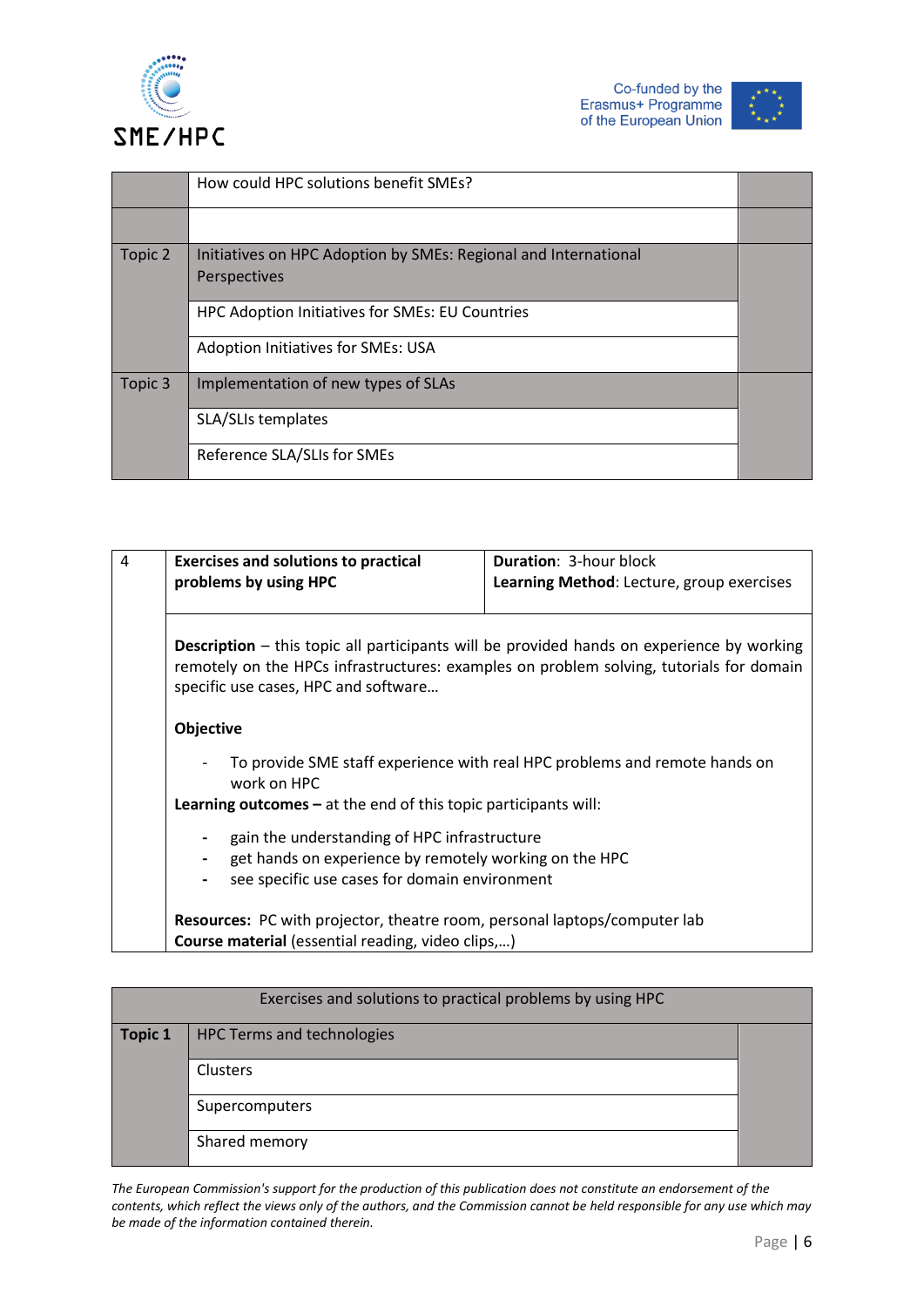





|         | Distributed memory                 |  |
|---------|------------------------------------|--|
|         | <b>Hybrid Systems</b>              |  |
|         | <b>Parallel Programming</b>        |  |
|         | Usage example                      |  |
| Topic 2 | HPC intro - Exercises              |  |
|         | Connecting to the HPC system       |  |
|         | Arctur-2 system overview           |  |
|         | <b>SLURM Basics</b>                |  |
|         | Job management                     |  |
|         | <b>Transferring files</b>          |  |
|         | Accessing software                 |  |
|         | Using resources effectively        |  |
|         | Using shared resources responsibly |  |

| 5 | <b>Complex (advanced) exercises and</b><br>solutions to practical problems by using<br><b>HPC</b>                                                                                                                                                                                                                                                                                       | <b>Duration: 3-hour block</b><br>Learning Method: Lecture, group exercises |  |
|---|-----------------------------------------------------------------------------------------------------------------------------------------------------------------------------------------------------------------------------------------------------------------------------------------------------------------------------------------------------------------------------------------|----------------------------------------------------------------------------|--|
|   | <b>Description</b> – The advance courses will provide more complex (advanced) exercises and<br>solutions to practical problems by using HPC                                                                                                                                                                                                                                             |                                                                            |  |
|   | Objective                                                                                                                                                                                                                                                                                                                                                                               |                                                                            |  |
|   | To train HEI staff to understand the operational aspects of engaging with SMEs<br><b>Learning outcomes</b> $-$ at the end of this topic participants will:<br>get experience with parallel programming, OpenMP, MPI, use of some<br>programming frames<br>be able to see some advanced data management and data formats used on HPC<br>Get basic knowledge of GPU programming with CUDA |                                                                            |  |
|   |                                                                                                                                                                                                                                                                                                                                                                                         |                                                                            |  |
|   |                                                                                                                                                                                                                                                                                                                                                                                         |                                                                            |  |
|   |                                                                                                                                                                                                                                                                                                                                                                                         |                                                                            |  |
|   | Resources: PC with projector, theatre room, personal laptops/computer lab                                                                                                                                                                                                                                                                                                               |                                                                            |  |
|   | <b>Course material</b> (essential reading, video clips,)                                                                                                                                                                                                                                                                                                                                |                                                                            |  |